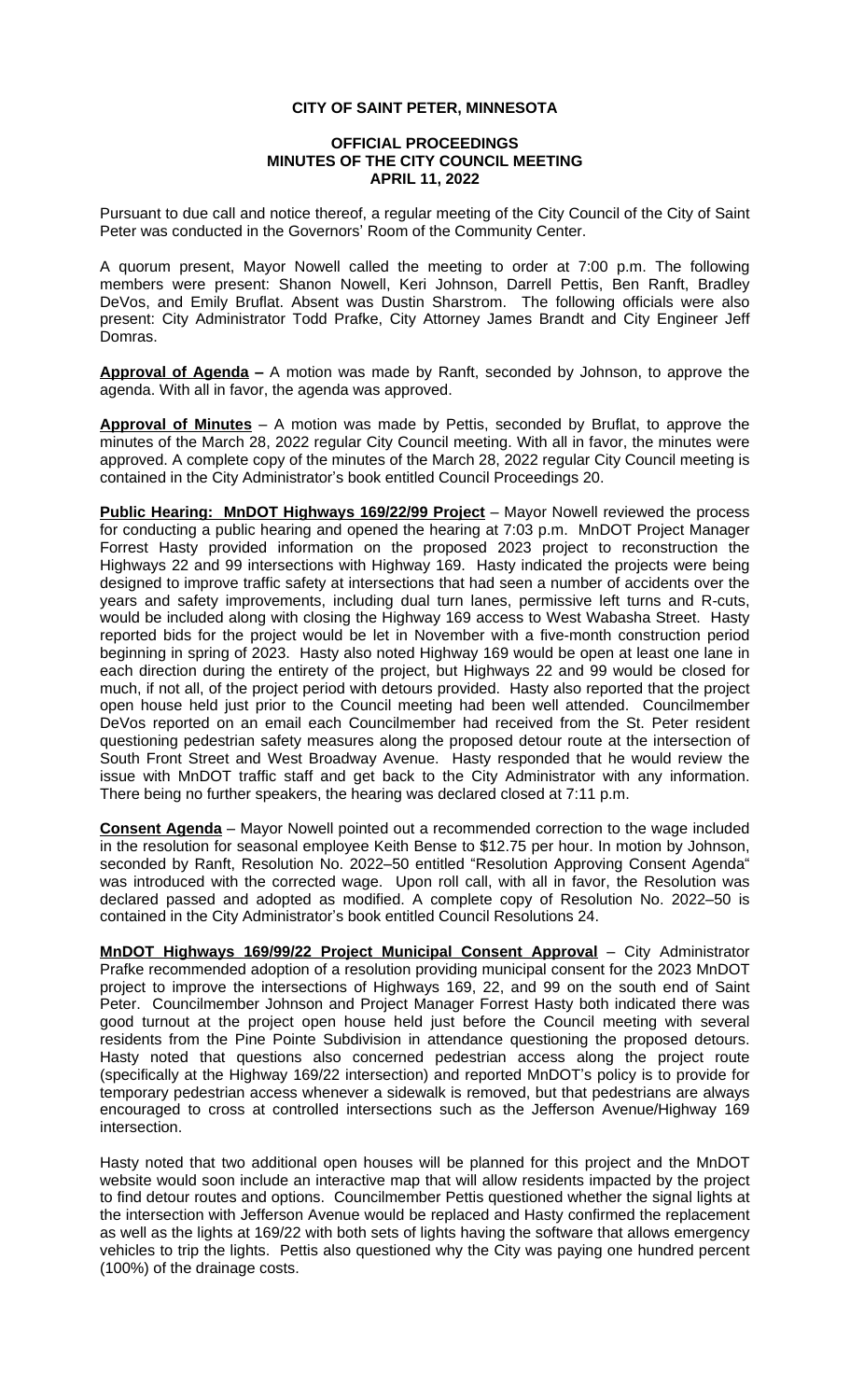Design Engineer Abigail Rieckman from Alliant Engineering, Inc., a firm working as a partner with MnDOT on the project, reported that the drainage costs were allocated to the City as part of the reconstruction/tie-in of the City utilities at the intersections with West Wabasha and West Jackson Streets.

Councilmember Bruflat questioned whether the project landscaping plans included native grass plantings. Hasty indicated that native grasses will be used for erosion control due to the speed with which the grasses take root.

In motion by Pettis, seconded by Ranft, Resolution No. 2022-51 entitled "Resolution Approving Minnesota Department of Transportation Project SP5211-66" was introduced. Upon roll call, with all in favor, the Resolution was declared passed and adopted. A complete copy of Resolution No. 2022-51 is contained in the City Administrator's book entitled Council Resolutions 24.

**2022 Bituminous Materials Purchase Bid Award** – Public Works Director Moulton requested award of the bid for the 2022 Bituminous Materials Purchase to Minnesota Paving and Materials (MPM). Moulton noted that while the MPM bid was slightly higher than that of W.W. Blacktopping, the City's costs to pick up the materials from MPM (three miles away) versus W.W. Blacktopping (13 miles away) made the MPM bid actually more economical for the City. Moulton also reported that because the bid amounts were higher than budgeted, the quantities would be adjusted to stay within the budgeted amount of \$183,480. Moulton also requested authorization, as provided in the proposed resolution, to purchase from W.W. Blacktopping, should MPM not be available when needed. In motion by DeVos, seconded by Bruflat, Resolution No. 2022-52 entitled "Resolution Awarding The Bid For 2022 Bituminous Materials Purchase" was introduced. Upon roll call, with all in favor, the Resolution was declared passed and adopted. A complete copy of Resolution No. 2022-52 is contained in the City Administrator's book entitled Council Resolutions 24.

**2005 North Third Street Right-of-Way Vacation Corrective Action** – City Administrator Prafke requested adoption of a resolution that would correct the legal description for a 2005 Council action providing for vacation of a portion of the North Third Street right-of-way. Prafke noted that a public hearing had been held at that time and since the action before the Council was to simply correct a mistake in the Council's previous vacation action, no hearing was needed at this time. City Attorney Brandt indicated that the error was due to a portion of the right-of-way being in the Plat of Traverse and another portion in the Plat of Traverse des Sioux. In motion by Johnson, seconded by DeVos, Resolution No. 2022-53 entitled "Resolution Correcting City of Saint Peter Resolution No. 2005-81" was introduced. Upon roll call, with all in favor, the Resolution was declared passed and adopted. A complete copy of Resolution No. 2022-53 is contained in the City Administrator's book entitled Council Resolutions 24.

**Minnesota River Valley Transit Lease/Agreements** – City Administrator Prafke reported that the City has previously entered into lease and service agreements with Minnesota River Valley Transit, but MnDOT Office of Transit had asked for the agreements to include termination dates and not just a provision for termination upon notice. Prafke reminded the Council that in addition to the lease of space at City Hall with Minnesota River Valley Transit, the City also has a formal written agreement for the City to provide administrative (personnel finance and administration) services to Minnesota River Valley Transit; and while there is not currently a written agreement, the City has also provided 80-90% of the maintenance and repair on the buses. Prafke noted that modest increases in the fees for each of these services were included in the new agreements and the charges for Mechanic services would be increased from \$50 to \$75 per hour to more accurately reflect the City's actual costs. Prafke also stated the Minnesota River Valley Transit board would be asked to approve execution of the agreements, as well as a lease agreement with the City of Le Sueur, at their regular meeting in May. In motion by Pettis, seconded by Bruflat, Resolution No. 2022-54 entitled "Resolution Authorizing Execution Of Lease And Service Agreements With Minnesota River Valley Transit" was introduced. Upon roll call, with all in favor, the Resolution was declared passed and adopted. A complete copy of Resolution No. 2022-54 is contained in the City Administrator's book entitled Council Resolutions 24.

**Community Development Director Position Description** – City Administrator Prafke recommended modifications to the job description for Community Development Director which would more clearly articulate the five areas of most importance including overseeing the Planning and Zoning Commission, Economic Development Authority, and Heritage Preservation Commission; housing and building inspection. Prafke noted that if the modified description is approved, the recruitment process will begin immediately. Councilmember Pettis questioned if the changes necessitated a change in pay equity points and what the process would be for interviews. Prafke noted the pay equity points were already in the appropriate range and the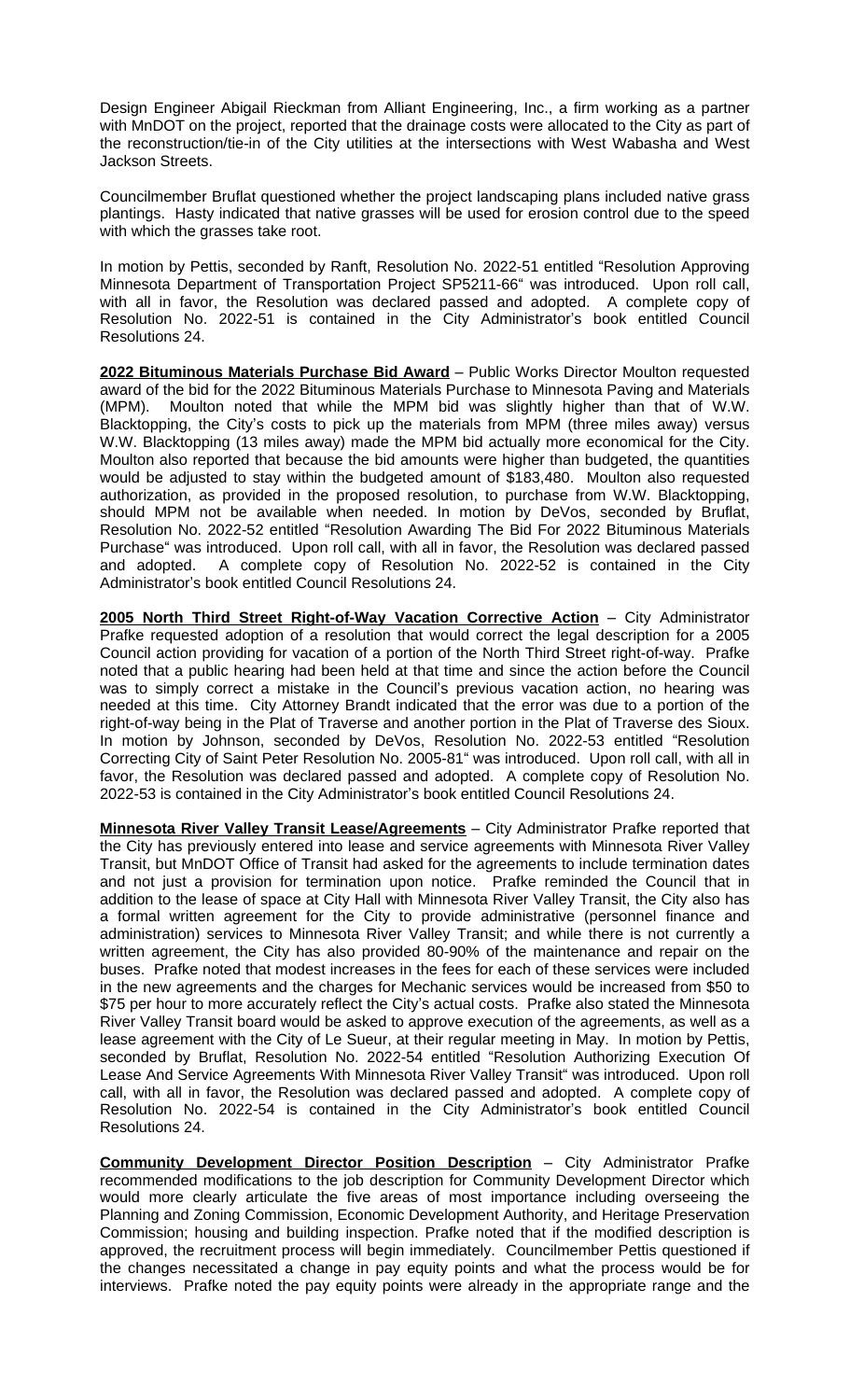interview process would include interviews with the City Council and an opportunity for the public to meet the candidates.

In motion by Johnson, seconded by DeVos, Resolution No. 2022-55 entitled "Resolution Adopting Updated Position Description For Community Development Director" was introduced. Upon roll call, with all in favor, the Resolution was declared passed and adopted. A complete copy of Resolution No. 2022-55 is contained in the City Administrator's book entitled Council Resolutions 24.

**Request For City Assistance: MarketFest** – City Administrator Prafke recommended approval be provided for use of City sidewalks along both sides of Highway 169 from West Broadway Avenue to West Grace Street, and use of City electricity for an outdoor market event established during the pandemic by local retailers. MarketFest would be held approximately two Saturdays a month between May 13th and October 22nd and the organizers would ensure vendors would maintain a five-foot (5') sidewalk clearance to comply with accessibility regulations. Prafke also noted the organizers had been informed that no sidewalk vendors would be allowed to locate in front of a non-participating brick and mortar retailer. In motion by Bruflat, seconded by Pettis, Resolution No. 2022-56 entitled "Resolution Approving City Assistance For MarketFest St. Peter" was introduced. Upon roll call, with all in favor, the Resolution was declared passed and adopted. A complete copy of Resolution No. 2022-56 is contained in the City Administrator's book entitled Council Resolutions 24.

**Water Resources Superintendent Position Description** – Public Works Director Moulton requested modification to the position description for Water Resources Superintendent. Moulton noted modifications had been made to the minimum and desired qualifications for the position to shift the focus of the position to a management skill set. In motion by Ranft, seconded by DeVos, Resolution No. 2022-57 entitled "Resolution Approving Updated Position Description For Water Resources Superintendent" was introduced. Upon roll call, with all in favor, the Resolution was declared passed and adopted. A complete copy of Resolution No. 2022-57 is contained in the City Administrator's book entitled Council Resolutions 24.

**2022 Equipment Certificate Purchase: Tandem Truck** – Public Works Director Moulton requested award of bid for the purchase of a new tandem axle truck to Boyer Trucks in the amount of \$141,724.13 as provided under the State bid program; and attachments for the chassis from Tow Master in the amount of \$148,346 which was also through the State bid program. Moulton noted that the chassis bid was slightly higher than the other state bid vendor (Nuss Truck for a Mack truck in the amount of \$141,227.39), but the Western Star truck was recommended by staff due to past experience with Western Star.

Moulton further reported \$250,000 had been allocated for the purchases in the 2022 Equipment Certificate and the remaining \$40,070.13 would be funded by General Fund reserves. According to Moulton, the new truck would replace a 1994 tandem axel truck that would be declared surplus upon receipt of the new vehicle. In motion by Pettis, seconded by Johnson, Resolution No. 2022-58 entitled "Resolution Authorizing 2022 Equipment Certificate Purchase – 2023 Western Star Tandem Truck With Attachments" was introduced. Upon roll call, with all in favor, the Resolution was declared passed and adopted. A complete copy of Resolution No. 2022-58 is contained in the City Administrator's book entitled Council Resolutions 24.

**Closed Sessions: Union Contract Negotiations** – City Administrator Prafke requested closed sessions, as authorized under State Statute, to discuss union contract negotiations with International Union of Operating Engineers Local 70 (Parks) and Law Enforcement Labor Services Local #242 (Communications Technicians). In motion by Bruflat, seconded by DeVos, Resolution No. 2022-59 entitled "Resolution Calling For Closed Session" was introduced. Upon roll call, with all in favor, the Resolution was declared passed and adopted. A complete copy of Resolution No. 2022-59 is contained in the City Administrator's book entitled Council Resolutions 24.

The Council adjourned to closed session at 7:55 p.m. to discuss Parks Union contract negotiations. Parks discussions ended at 8:01 p.m.

The Council began the closed session on Communications Technician contract negotiations at 8:02 p.m. Communications Technician discussions ended at 8:19 p.m.

The City Council returned to open session at 8:21 p.m.

**Parks Union Contract 2022-2023** – City Administrator Prafke recommended execution of the 2022-2023 contract with the International Union of Operating Engineers Local 70 (Parks) which would be retroactive to January 1, 2022; include a three percent (3%) wage increase across the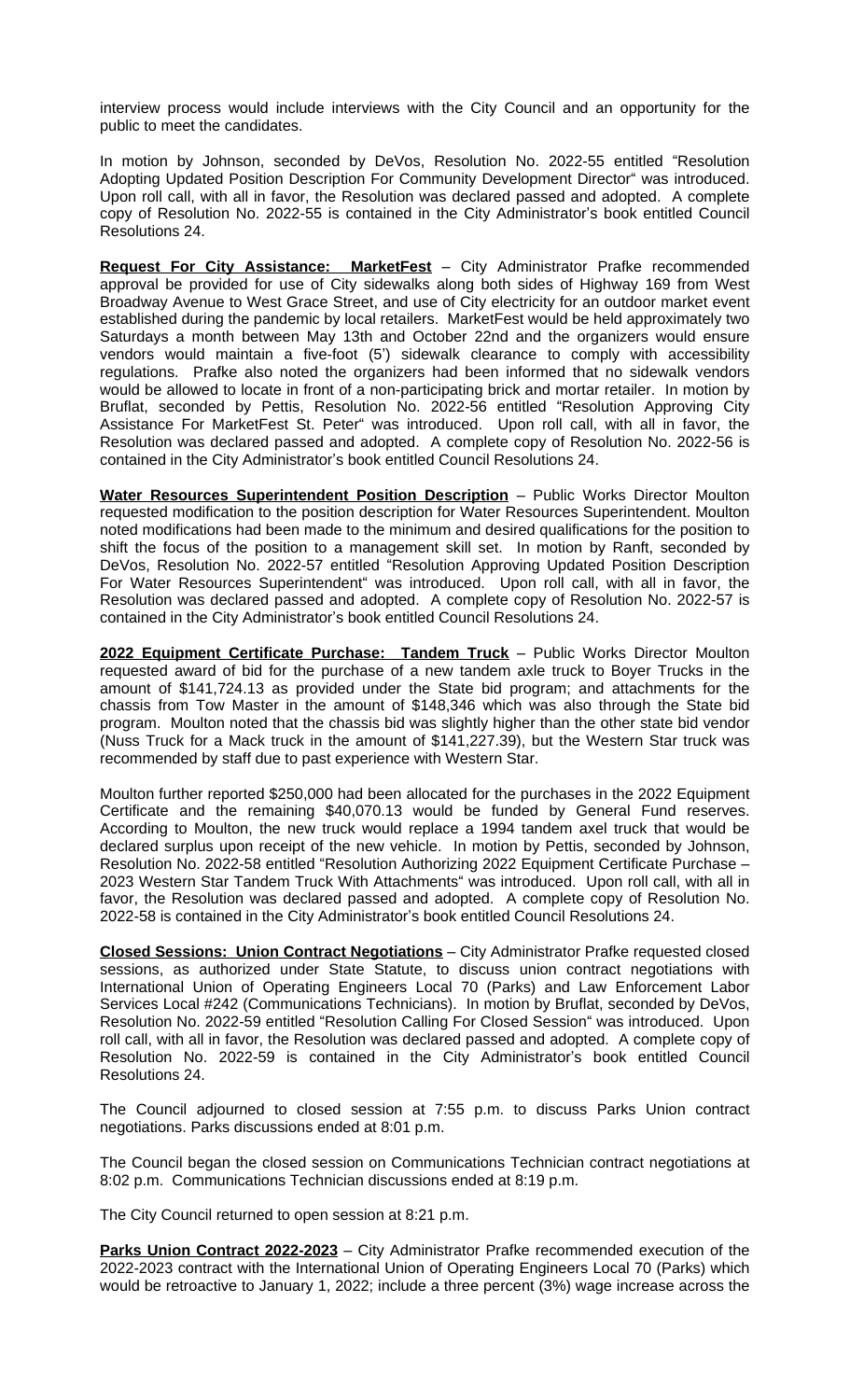board in each year of the contract and in 2022 an additional \$1.00 per hour increase across the board; and modifications to call back language and small technical (i.e. typo) changes. In motion by Johnson, seconded by Ranft, Resolution No. 2022-60 entitled "Resolution Approving Contract By And Between The City of Saint Peter And International Union of Operating Engineers Local 70 (Parks) For Calendar Years 2022 And 2023" was introduced. Upon roll call, with all in favor, the Resolution was declared passed and adopted. A complete copy of Resolution No. 2022-60 is contained in the City Administrator's book entitled Council Resolutions 24.

**Communications Technician Union Contract 2022-2023** – City Administrator Prafke recommended execution of a 2022-2023 contract with Law Enforcement Labor Services Local #242 (Communications Technicians) which provided for a three percent wage increase and an additional one dollar (\$1.00) per hour for all members in each year of the contract. Prafke noted the contract also includes some modifications to health insurance provisions and "fair share" based on changes in legislation. In motion by DeVos, seconded by Bruflat, Resolution No. 2022-61 entitled "Resolution Approving Contract By And Between The City Of Saint Peter And Law Enforcement Labor Services Local #242 (Communication Technicians) For Calendar Years 2022 And 2023" was introduced. Upon roll call, with all in favor, the Resolution was declared passed and adopted. A complete copy of Resolution No. 2022-61 is contained in the City Administrator's book entitled Council Resolutions 24.

## **Reports**

**"Arbor Day" Proclamation** – Mayor Nowell proclaimed April 29, 2022 as "Arbor Day" in the community and encouraged residents to participate in tree planting activities.

**Mayor's Report** – Mayor Nowell reported the shelter donated by the St. Peter Mason's was going up in Minnesota Square Park.

Councilmember Johnson expressed appreciation for the bathrooms being open in Minnesota Square Park. Public Works Director Moulton noted that in light of the still cold weather conditions, staff was in the process of trying to open restroom facilities in some parks and using heaters overnight to keep pipes from freezing. City Administrator Prafke reminded Councilmembers that the official opening date for parks is not until May 1st so there were no guarantees the bathrooms would remain open for us.

**Sales Tax Update** – City Administrator Prafke reported the Department of Revenue had notified the City that letters to retailers, informing them of the need to start collecting the local sales tax would be going out at the end of the month.

**Fire Station Project Bid Opening** – City Administrator Prafke noted Fire Station Project bids would be received on April 14th and opened publicly in the Governors' Room of the Community Center beginning at 3:00 p.m. with a virtual option for watching the bid opening also available.

Councilmember DeVos reported he and Mayor Nowell had attended a ReCharge Mankato event where participants were able to drive electric vehicles. DeVos encouraged the City to provide for instructions on how to install electric vehicle chargers in private garages and noted that the City's efforts to construct electric vehicle chargers in addition to the Tesla chargers located at Hy-Vee had received positive feedback from the group.

There being no further business, a motion was made by Ranft, seconded by DeVos to adjourn. With all in favor, the motion carried and the meeting adjourned at 8:33 p.m.

ATTEST:

\_\_\_\_\_\_\_\_\_\_\_\_\_\_\_\_\_\_\_\_\_\_\_\_\_\_\_\_\_\_\_\_

\_\_\_\_\_\_\_\_\_\_\_\_\_\_\_\_\_\_\_\_\_\_\_\_\_\_\_\_\_\_\_\_\_\_\_ Shanon A. Nowell Mayor